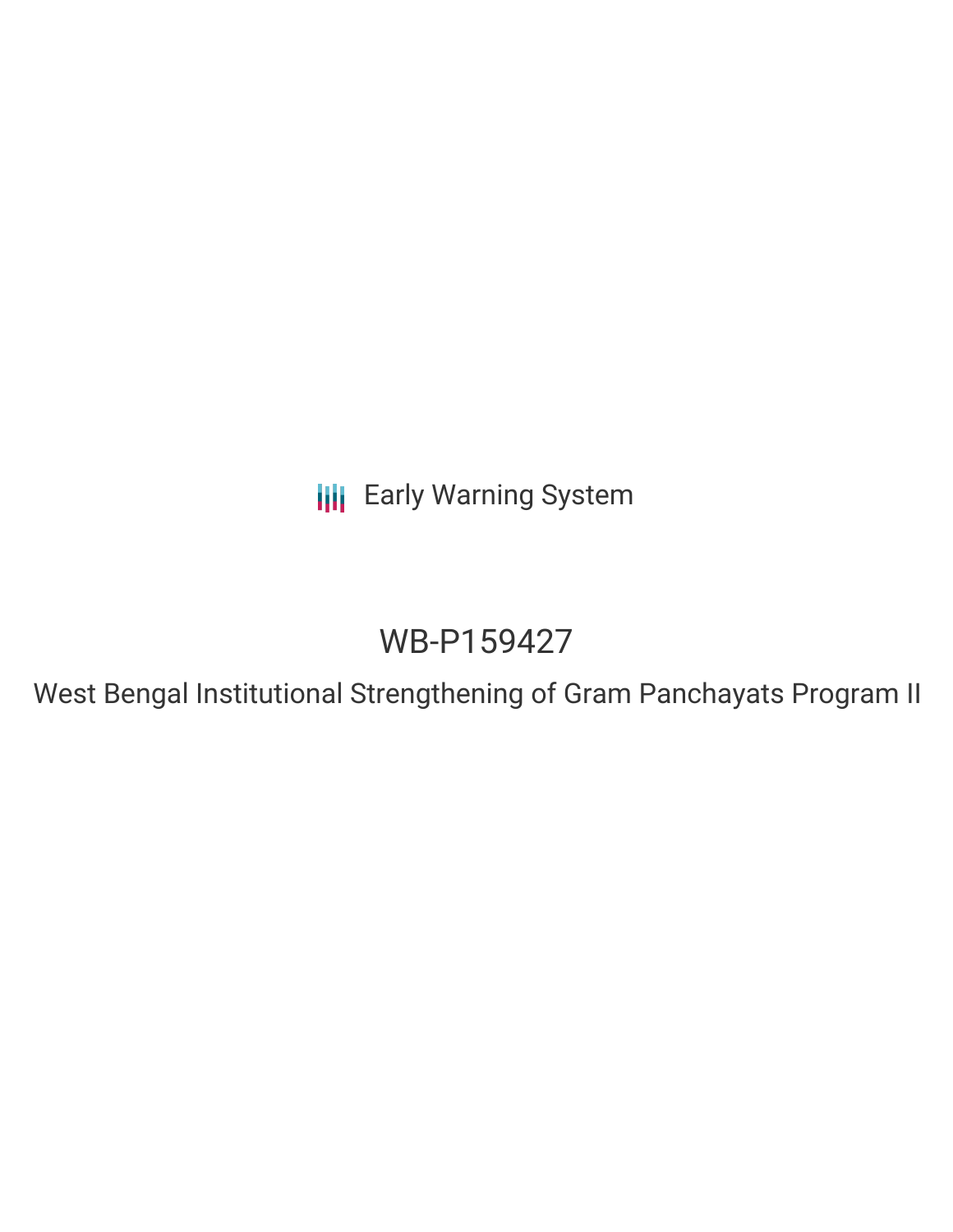

### Early Warning System West Bengal Institutional Strengthening of Gram Panchayats Program II

#### **Quick Facts**

| <b>Countries</b>               | India               |
|--------------------------------|---------------------|
| <b>Specific Location</b>       | West Bengal         |
| <b>Financial Institutions</b>  | World Bank (WB)     |
| <b>Status</b>                  | Active              |
| <b>Bank Risk Rating</b>        | B                   |
| <b>Voting Date</b>             | 2017-03-15          |
| <b>Borrower</b>                | Government of India |
| <b>Sectors</b>                 | Law and Government  |
| <b>Investment Type(s)</b>      | Loan                |
| <b>Investment Amount (USD)</b> | \$210.00 million    |
| <b>Project Cost (USD)</b>      | \$300.00 million    |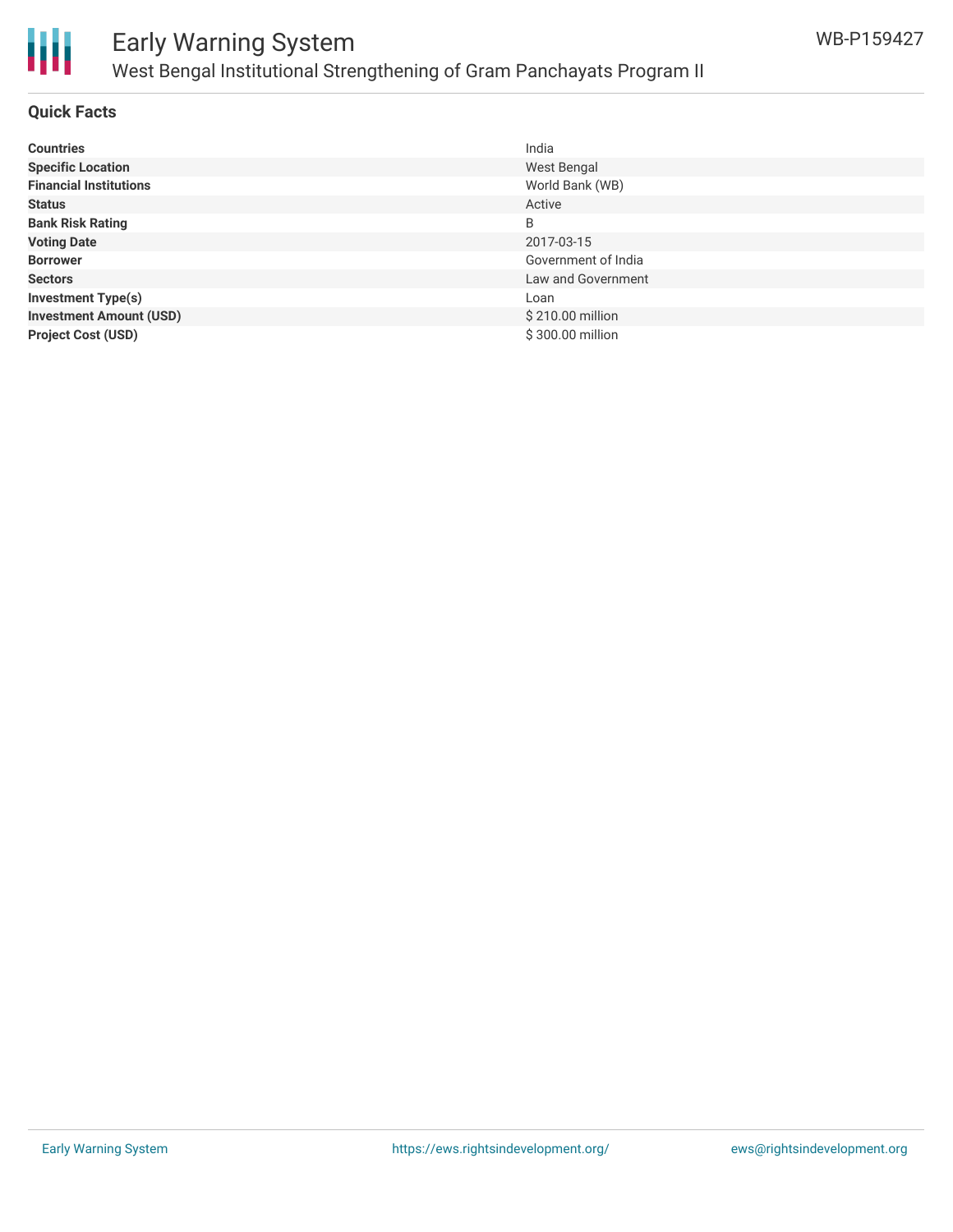

#### **Project Description**

The development objective of Second Phase of West Bengal Support to Institutional Strengthening of the Gram Panchayat Program aims to strengthen the institutional and financial capacities of Gram Panchayats (GPs) across West Bengal.

This financing will be under the World Bank Program for Results.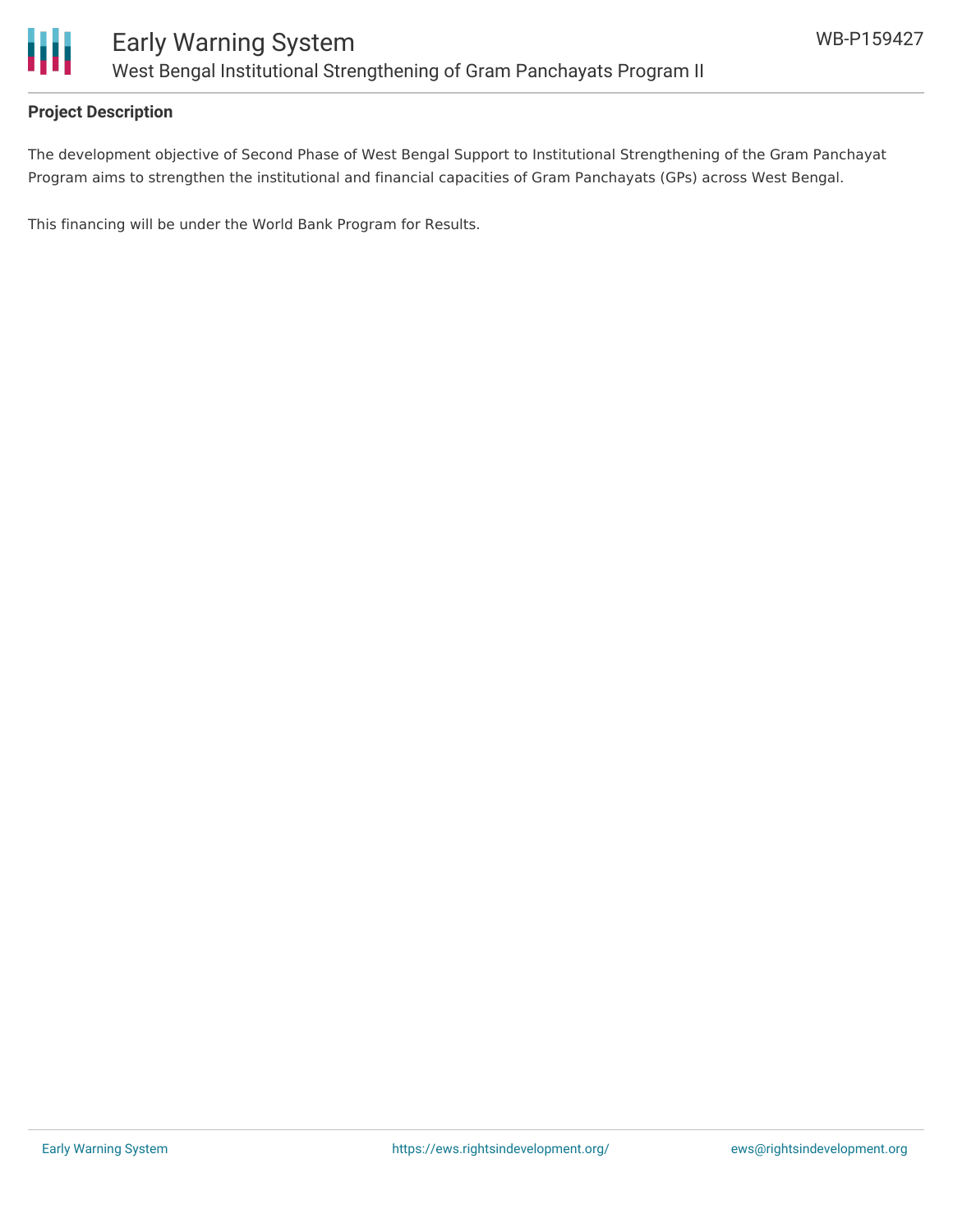

### Early Warning System West Bengal Institutional Strengthening of Gram Panchayats Program II

#### **Investment Description**

World Bank (WB)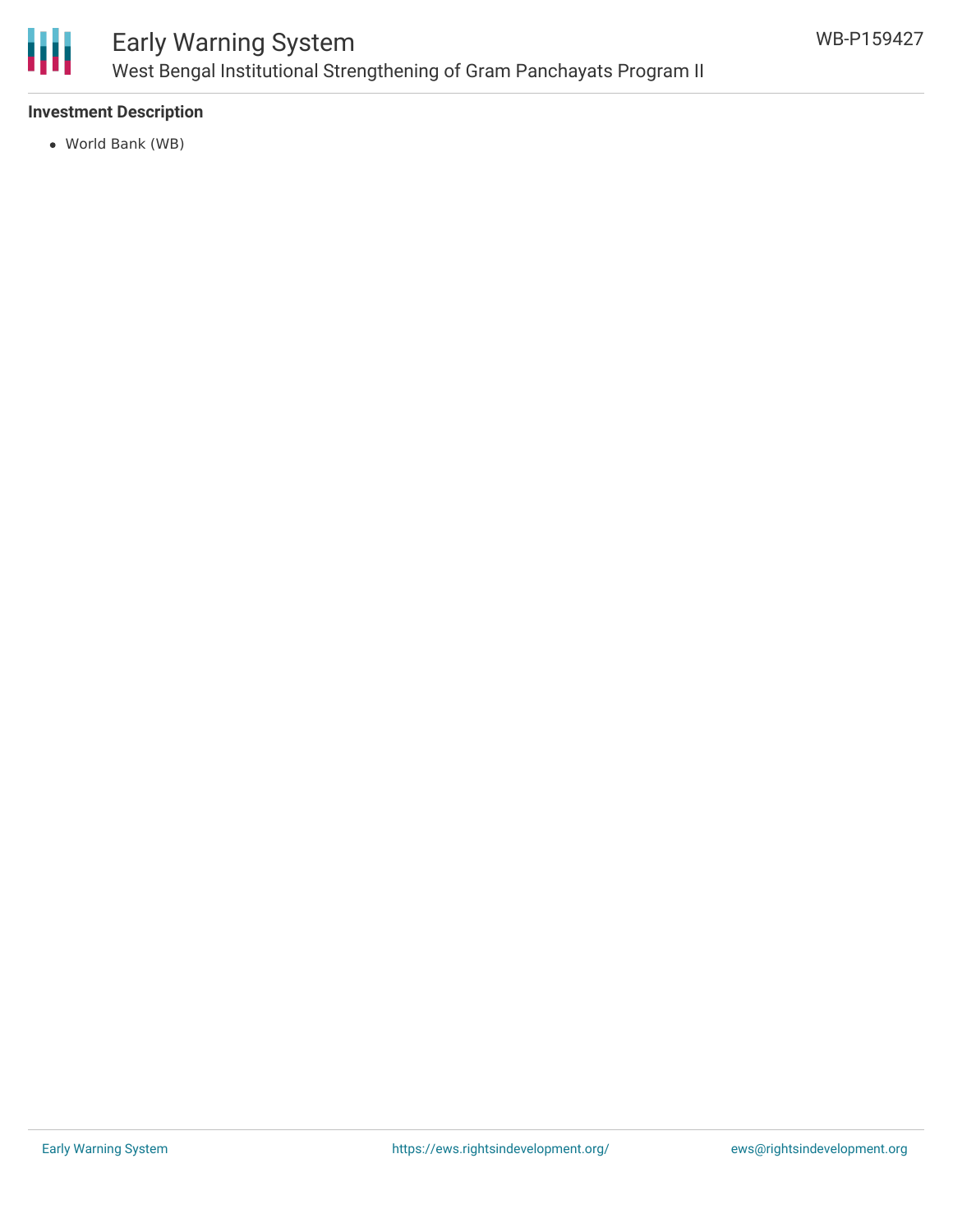

#### **Contact Information**

ACCOUNTABILITY MECHANISM OF WORLD BANK

The World Bank Inspection Panel is the independent complaint mechanism and fact-finding body for people who believe they are likely to be, or have been, adversely affected by a World Bank-financed project. If you submit a complaint to the Inspection Panel, they may investigate to assess whether the World Bank is following its own policies and procedures for preventing harm to people or the environment. You can contact the Inspection Panel or submit a complaint by emailing ipanel@worldbank.org. You can learn more about the Inspection Panel and how to file a complaint at: http://ewebapps.worldbank.org/apps/ip/Pages/Home.aspx.

#### **CONTACTS**

Task Team Leader(s): Uri Raich and Rajni Khanna